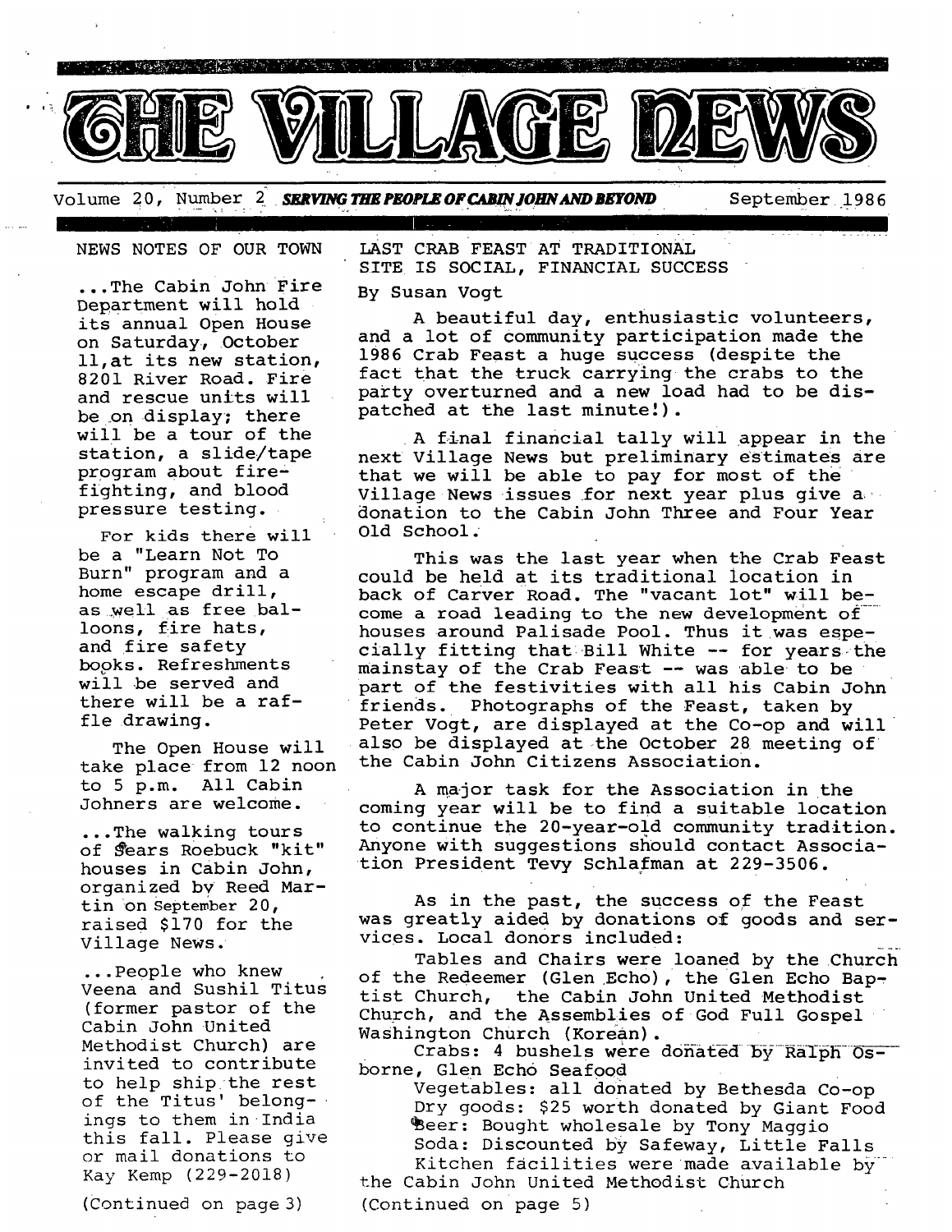## ELECTION RESULTS in Precinct 7-3

**2** 

'" **II IIIII I I I II** 

Cabin Johners may be interested in how voters in our precinct voted in the September 9 primary election. AItogether 607 Democratic and 160 Republican ballots were cast.

Space permits only a few highlights: et Governor (Dem.)<br>
Sachs/Mitchell 598 Sachs/Mitchell *:schaefer~Steinberg* 39% Senator (Dem)) Michael Barnes 75% Barbara Milkulski 19% Harry Hughes 5g Senator (Rep.) Linda Chavez 84% George Haley 8% Michael Schaefer 4% Congress (Dem.) Esther Gelman Stuart Bainum Leon Billings Carlton Sickles Wendell Holloway 33% 26% ' 19% 16% 6% Congress (Rep.) Constance Morella 82% William Shephard 14%<br>Philip Buford 4% Philip Buford County Executive (Dem.) Sidney Kramer 53% David Scull 32%<br>David Robbins 5% David Robbins

County Executive (Rep.) Edward Gannon 71% Albert Ceccone 29%



Meet Your Neighbors

By Judy Bekelman

**l l I I II** 

ARCHITECTS OF CABIN JOHN

Cabin John is home -- often a specially designed and personally built home  $-$ -to a number of architects.

Tom Manion, 8ist Street, designed and built his own house within walking distance of the ninth lock of the canal and calls his architectural firm Lock Nine. One floor of his home is devoted to his firm which employs several architects. He designs and renovates homes as well as commercial and office buildings including such are restaurants as champions of Georgetown and/The Admiral Fell Inn at Fells Point, Maryland. He has won numerous awards from the Potomac Valley AIA, including one award for his own home. Tom says his choosing of Cabin John was an "aesthetic decision" and that the location provides pleasant options for travel into the city along with many interesting neighbors.

Pascall Rittman, 80th Place, is an architect with the firm:of Oudens and Knoop Architects PC in Washington, DC, which specializes in health care facilities and internationai architecture. For Pascal, architecture has meant travelling around the world three times in order to. design new embassies or additions to existing embassies in such locations as Tanzania, Bang- :kqk, London, and Paris. Pascal, who speaks five languages and whose mother is French, served in the Peace Corps in Morocco as an architect. Staying closer to home this year as a new parent, he is currently designing a health care facility for the elderly and has completed work on two area hospitals.

Bob~ilkoff, MaCArthur Boulevard, designed and built his own home "with his own hands" and those of his wife and his father. The modern home rising near Clara Barton School also houses his firm, Architecture Clinic. Much of his work involves custom homes in contemporary designs, although he also designs research facilities. He has received a number of awards from the Potomac Valley AIA, and his own home was featured re= cently in an article in the Washington Post. Bob, a native Washingtonian who moved to Cabin John six years ago, is Land Use Chairman of the Cabin John Citizens Association. He received his degree from the Pratt Institute.

James Wilner, caraway street, works from his home as an architect and sculptor. He has (continued 0n\page 3)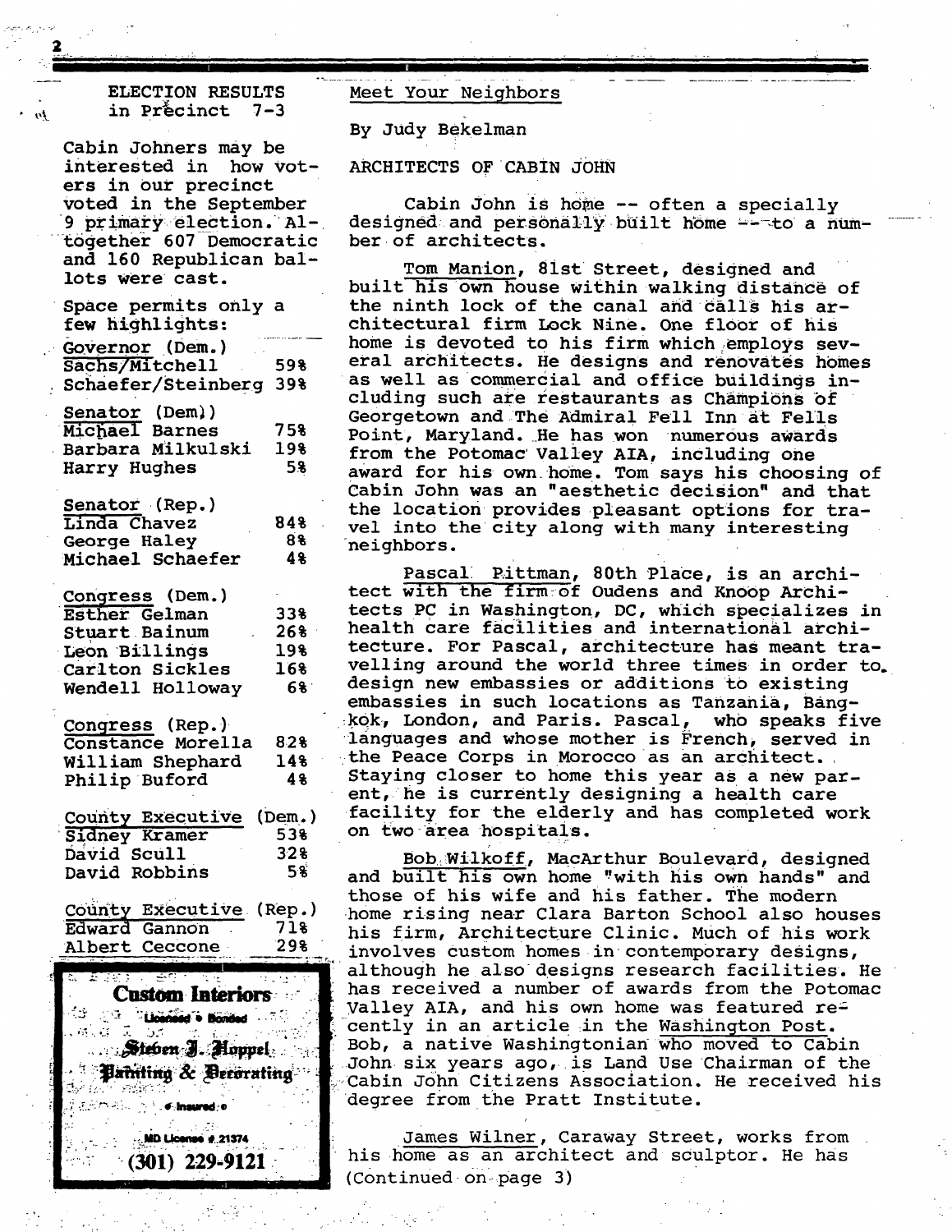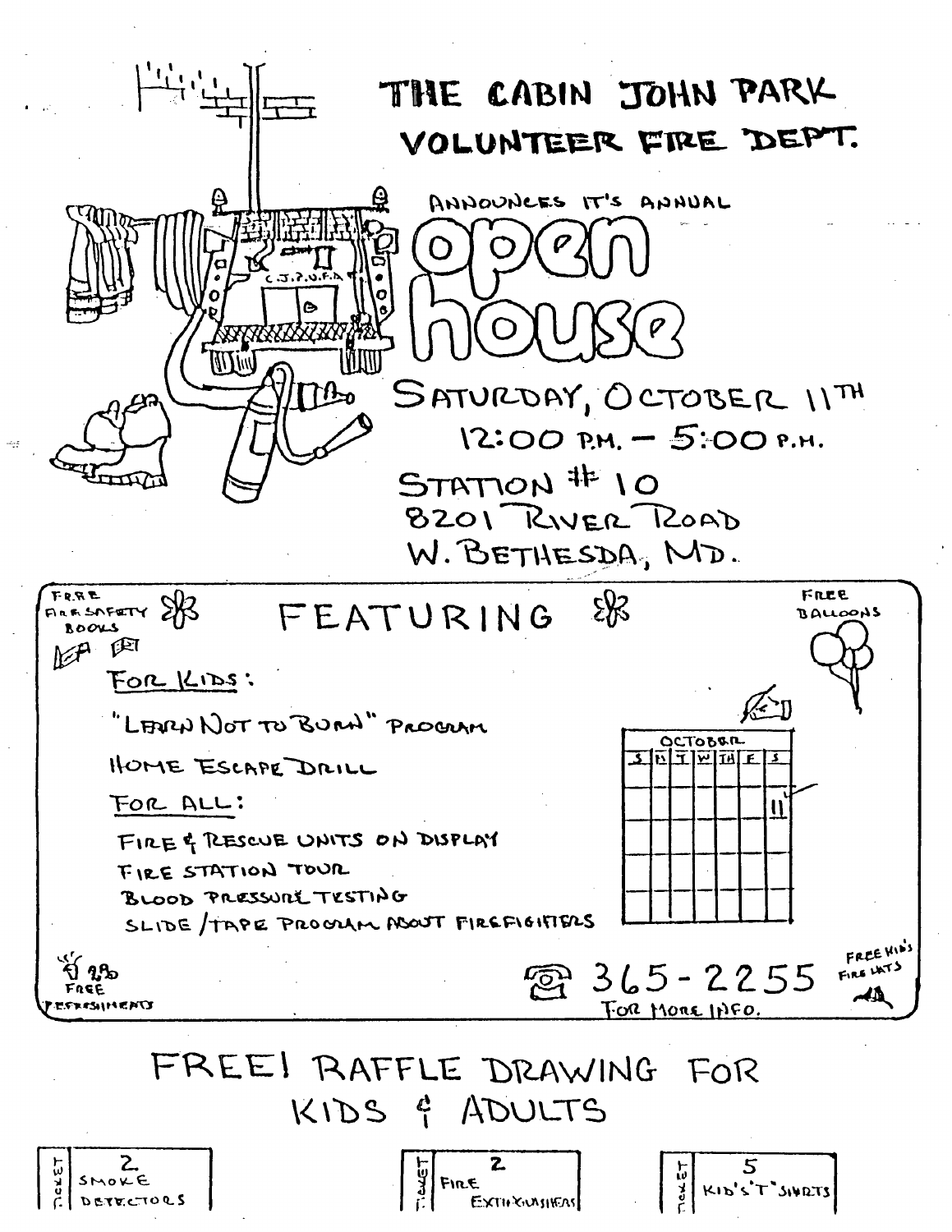### **THE VILLAGE NEWS**

(Continued from page 2)

achieved many award-winning projects including single-family homes and apartment buildings. Now in "semi-repose" from architecture, he is involved in real estate as well and enjoys the freedom of sculpting. He relishes Cabin John where he has lived for 15 years.

-- Other Cabin John architects include James Hilleary, who is also a noted artist, and Myron Pauley, a retired architect who is gaining in reputation for his stained glass windows.

### GLEN ECHO PARK FOUNDATION IS FORMED; FACES OCTOBER 21 DEADLINE

#### By Diane Leatherman

When I first moved to Cabin John in 1967, I attended Citizen Association meetings where Morris Fradin told us about how Glen Echo Park had originally been built as a Chautauqua in 1891. It was then ending its life as an amusement park, and since that time has been acquired and operated by the National Park Service as a cultural center.

About 250,000 persons visit the Park annually for festivals, art and craft classes, the childrens' theater, dances and the carousel. But the buildings are in very poor shape.

Last April the Park Service proposed leasing the Park because it simply did not have enough funds to renovate it. This aroused citizen concern. A big meeting was held on May 14 at Glen Echo Town Hall and from it came a proposal for a citizens foundation to raise money for Glen Echo Park.

The Foundation has now been legally established and in three months has raised about \$i0,000 in memberships. The Park Service has given it until October 21 to develop a viable plan for operating and fundraising; this will start negotiations on the respective roles of the Park Service and the Foundation in the running of the Park. !

A: first Board of Directors of the Foundation has just been elected, but there are a few vacancies. Anyone who would like to work with one of the committees can call 593-6314 for a recorded message on committee purposes and meeting times.

To join the Foundation, send \$15 (individual), \$25 (family), or \$50 (charter) to the Glen Echo Park Foundation, P.O. Box 719, Glen Echo, MD 20812. Contributions are tax deductible. Anyone wanting more information can call me, Diane Leatherman, at 229-7412.



e est

(Continued from pagel) or Dorothy Welsh (229- 3351); their addresses are in the Cabin John Directory.

...The Clara Barton Center is seeking a person to work as group leader in the After-School program from 3-6 p.m.<br>daily. The work involves supervising arts and crafts, science and sports activities with school-age children. The individual must be over 21, with teaching, recreation or parenting experience. The Center is also looking for substitute teachers for its regular day program. Further information: 320-4565.

...Donations of clean useable clothing, household items, toys, etc., will be accepted on Wednesday mornings, October i, 8, and 15, for the Cabin John United Methodist Church Rummage Sale tO be held at the church (77th and MacArthur) on Friday, October 24, and Saturday, October 25. Hours will be 10 to 7 on  $Fri$ day and i0 to 4 on Saturday.

Donations should be delivered between I0 (Continued on page 4)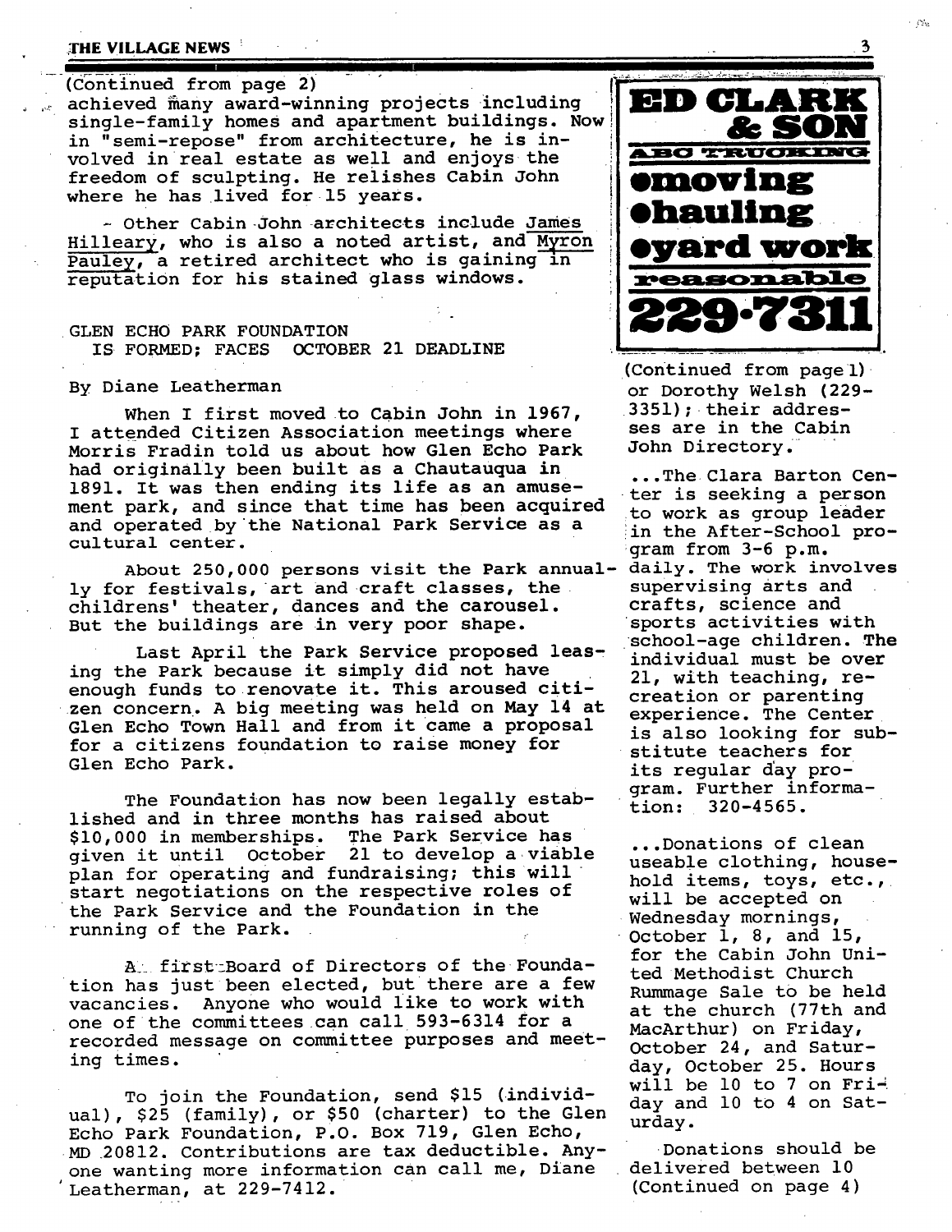< COMMUNITY EVENTS

(This calendar of events of open to all community groups. For the next issue please send information to the Village News, P.O. Box 164, Cabin John, MD 20818. It must be received by Oct. 18.)

Sunday, October 5 Bicycle Fix It Afternoon,  $2 \overline{t}$  to 5 p.m. at 6431 79th Street

- Saturday, October ii Open House at Cabin John Park Volunteer Fire Department, 8201 River Road, 12 noon to 5 p.m.
- Friday, October 24, and Saturday, October 25, Rummage Sale, Cabin John United Methodist Church (Fri.,  $10 a$ , m,  $-7 p$ , m.; Sat.,  $10 a$ . m. **- 4 p.m.)**

Monday, October 6 Meeting of people interested in working on the Village News, 8 p.m., 6517 80thl,Street

(Continued from page 3)

a.m. and noon. For further information, contact Betty at 299-9082.

...A Bicycle Fix It Afternoon will be held on Sunday, October 5 at Reed Martin's house, 6431 79th Street (229- 3482) between 2 and 5

p.m. Says Reed: "I have moderate experience working on bicycles. If you have a bicycle that needs help, or you want to ask questions about it, come by. Tools, oil, and tire patches will be provided free."





LETTER: TO THE EDITOR...

Through the paper, we, the parents and teacher of the Cabin John 3 & 4 Year Old School, wish to extend our heartfelt thanks and appreciation to all those who made the lovely baked goods for our bake sale at the Crab &Chicken Feast. We would also like to thank everyone who bought at the sale and those who contributed time and effort for the benefit of our school. Without this help and support from our neighbors, our school would not be possible.

> --Cathie Corrigan President

## VILLAGE NEWS SEEKS NEW RECRUITS

Anyone interested in working on this community newspaper is cordially invited to a meeting at Andy Rice's house on Monday evening, October 6, at 8 p.m. Reporters are needed; also writers and editors, designers, and mailers. It takes only a short time once a month. Give a call (229-3503) if you plan to come so adequate refreshments can be on hand! The address is 6517 80th Street.



<sup>(</sup>More details on these events appear elsewhere in this issue of the Village News.)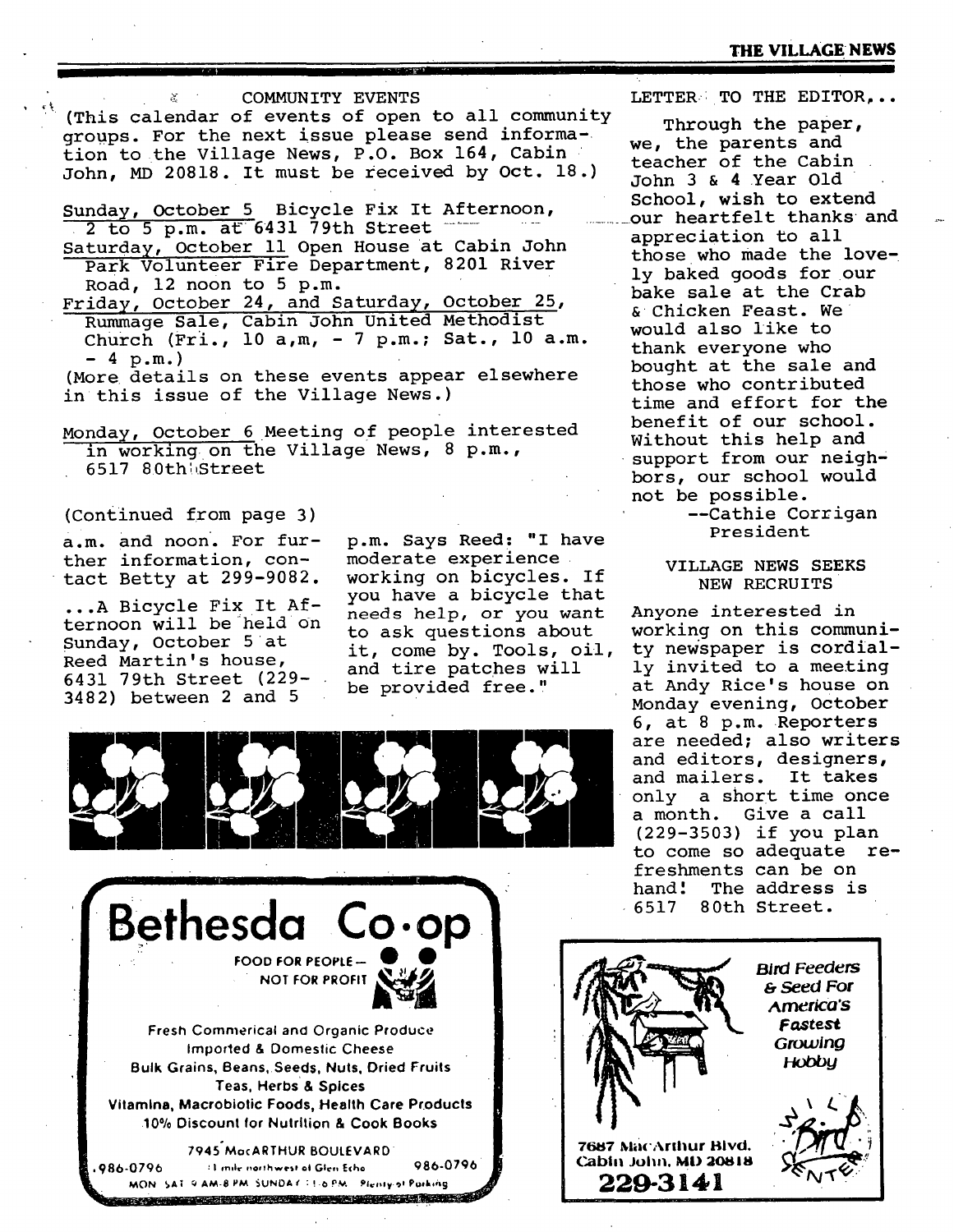## **THE VILLAGE NEWS** 5

 $3a-7$ 

| (Continued from page 1)                                                                                                                                                                                                                                                                                                                                                                                                                                               |                                                                                                                                                                                                                                                                                                   |
|-----------------------------------------------------------------------------------------------------------------------------------------------------------------------------------------------------------------------------------------------------------------------------------------------------------------------------------------------------------------------------------------------------------------------------------------------------------------------|---------------------------------------------------------------------------------------------------------------------------------------------------------------------------------------------------------------------------------------------------------------------------------------------------|
| I would like to take this opportunity to                                                                                                                                                                                                                                                                                                                                                                                                                              | CABIN JOHN DIRECTORIES                                                                                                                                                                                                                                                                            |
| thank all the people who contributed to this<br>event (and my sincere apologies if by inadver-<br>tence I have missed anybody):                                                                                                                                                                                                                                                                                                                                       | During the summer the<br>Cabin John 1986 Communi-<br>ty Directory was deliv-                                                                                                                                                                                                                      |
| Committee Chairpeople<br>Organizers; Eva Stolwein and Susan Vogt-<br>Feast Day Coordinators: Judy Duffield, Eva<br>Stolwein, Peter Vogt<br>Bake sale: Kay Kemp                                                                                                                                                                                                                                                                                                        | ered to every residence<br>in town. Reed Martin de-<br>livered all 850 copies<br>(with a little help<br>from Tevy Schlafman and<br>Barbara Martin).                                                                                                                                               |
| Beverages: Tevy Schlafman<br>Chicken purchase: Maureen Willoughby<br>Chicken cooking: Duff Marquardt<br>Clean-up: Andy Rice<br>Crabs: Ralph Osborne (Glen Echo Seafood)<br>Purchase dry goods: George Ann Wesner<br>Financial: Ceph Patch, George Lichtblau<br>Design and print tickets and flyer: Merri<br>.Van Emmerik<br>Flyer distribution and hand washing tubs:<br>Reed & Barbara Martin<br>Serving food: Wanda Veraska<br>Signs: Betsy Cheney, Charlie Bookman | Please take time to<br>look through your Direc-<br>tory. There are many<br>helpful categories of<br>information in addition<br>to the alphabetical<br>listing of residents.<br>One especially valuable<br>section begins on page<br>$11$ -- skills and ser-<br>vices provided by local<br>people. |
| Tarp Set-up: John Gelb<br>Tables and chairs: Mark Leatherman<br>Advance ticket sales: Diane Leatherman<br>Ticket booths: Eva Stolwein<br>Citizen Association booth: Helen Wesner<br>Vegetable purchasing and preparation: Gloria<br>McKinney                                                                                                                                                                                                                          | Each household is lim-<br>ited to one copy. The<br>very small supply still<br>on hand will be distri-<br>buted to new people as<br>they move in, as long<br>as the supply lasts.                                                                                                                  |
| Mow field: Kenny Dove<br>Trash removal: Calvin Dove<br>Letters to politicians: Barbara Martin<br>Entertainment: Paul Lijusky<br>the matrix and the contract construction and lateral in 1                                                                                                                                                                                                                                                                             | If by some unhappy<br>chance there is an error<br>in your listing, or you<br>did not receive a copy,                                                                                                                                                                                              |

individual volunteer workers are listed in box.

(P.S. I have at home several items left at the Crab Feast. Please call me, 229-6479, to claim.) bara Martin at 229-3482.

 $\overline{\mathbf{p}} \overline{\mathbf{p}}$ an error , or you a copy, or your copy has some seriously flawed pages,<br>please call Reed or Bar-

*Contract Contract Contract Contract Contract Contract Contract Contract Contract Contract Contract Contract Contract Contract Contract Contract Contract Contract Contract Contract Contract Contract Contract Contract Cont* 

iyo.

i:

|                       |                     |                                      | and the contract of the presentations |  |
|-----------------------|---------------------|--------------------------------------|---------------------------------------|--|
|                       | Volunteers          |                                      | Drinks                                |  |
| <b>Ticket sellers</b> | Tickets at site     | Reed & Barbara Martin                | Harley Balzer<br>Marie Keefe          |  |
| Jo Ann Bast           | Cherry Doyle        |                                      | Rob Keefe                             |  |
| Judy Bekelman         | Amanda Ford         | Judy & Fred Mopsic<br>David Schindel | Ron Morgan                            |  |
| <b>Blakely Burke</b>  | Fran & Ceph Patch   |                                      | Tevy Schlafman                        |  |
| Betsy Cheney          | Eva Stolwein        | Gene Wright                          | George Stockton                       |  |
| Reed Coble            |                     | Vegetable cooks and                  |                                       |  |
|                       | Judy Vogt           | preparers                            | <b>Servers</b>                        |  |
| Arlene Dwyer          | Helen Wesner        | Eni Beckman                          | Stephanie Becker                      |  |
| Kate Grinberg         | Tarp set-up         | Claude Clifton                       | Dorie Binsted                         |  |
| Steve Jacobsen        | John Gelb           | Margaret Coleman                     | Margaret Coleman                      |  |
| Bill & Marie Keefe    | Tom Green           | Susan Gelb                           | Susan Gelb                            |  |
| Kay Kemp              | David Johnston      | Liz Hook                             | <b>Liz Hook</b>                       |  |
| Diane Leatherman      | Bill Kramer         | Jane Hunter                          | Lee & Elly Jenkins                    |  |
| Catherine Lichtblau   | Tom Manion          | Barbara Martin                       | Basia LeGlere                         |  |
| Jean Maggio           | Mark Willcher       | Frank McKinney                       | <b>Karen Manion</b>                   |  |
| Martha Mallardi       | Tables and chairs   | Gloria McKinney                      | Connie Rice                           |  |
| Elaine Mazzi          | Bob Beckman         | Mary Morgal                          | Stacy Rose                            |  |
| Frank McKinney        | Ed Clark            | Margaret Phillips                    | Wanda Veraska                         |  |
| Connie Rice           | Mark Leatherman     | Lena Rose                            | Rita Weil                             |  |
| Celeste Swedenburg    | Andy Rice           | Celeste Swedenburg                   | Linda Wichman                         |  |
| Susan Vogt            | Judy Vogt           | Linda Wichman                        | Jane Winslow                          |  |
| Linda Wichman         | Peter Vogt          | Rick & Deni from the Co-op           | Clean-up                              |  |
| Bob Wilkoff           | Mark Willcher       | Bake sale<br>Anderson                | Frank McKinney                        |  |
| Jane Winslow          | Chicken cookers and | Cathie Corrigan                      | Andy Rice                             |  |
| Nicki Wright          | preparers           | Kay Kemp                             | Eva Stolwein                          |  |
|                       | Kate Becker         | Many volunteer bakers                | Andrew Vogt                           |  |
|                       | Duff Marquardt      |                                      | Peter Vogt                            |  |
|                       |                     |                                      |                                       |  |